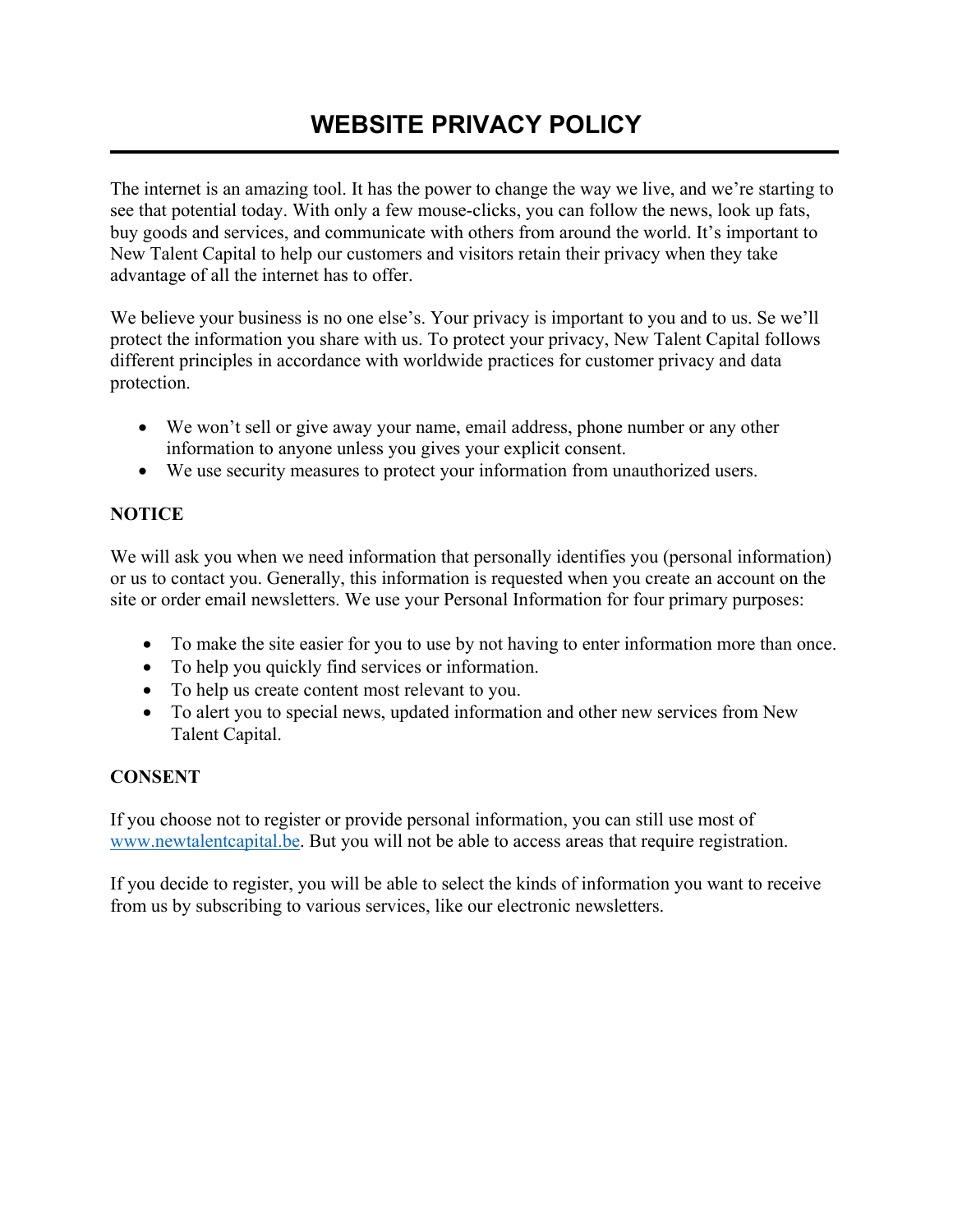# **ACCESS**

We will provide you with the means to ensure that your personal information is correct and current. You may review and update this information at any time by sending an email to [contact@newtalentcapital.be.](mailto:contact@newtalentcapital.be) There you can ask:

- To edit personal information you have already given us.
- Tell us whether you want us to send you marketing information.
- Sign up for electronic newsletters about our services and special information.

#### **SECURITY**

New Talent Capital has taken strong measure to protect the security of your personal information and to ensure that your choices for its intended use are honored. We take strong precautions to protect your data from loss, misuse, unauthorized access or disclosure, alteration or destruction.

We guarantee your e-commerce transactions to be 100 % safe and secure. When you place orders or accessing your personal account information, you're utilizing secure server software. Encrypting your personal information before it's sent over the internet. SSL is one of the safest encryption technologies available.

We strictly protect the security of your personal information and honors your choices for its intended use only. We carefully protect your data from loss misuse, disclosure, alteration or destruction. Your personal information is never shared outside the company without your permission, except under conditions explained above. Inside the company, data is stored in password-controlled servers with limited access. Your information may be stored and processed in Belgium.

You also have a significant role in protecting your information. No one can see or edit your personal information without knowing your user name and password, so do not share these with others.

## **NOTICE TO PARENTS**

Parents or guardians: we want to help you guard your children's privacy. We encourage, in case they come on [www.newtalentcapital.be,](http://www.newtalentcapital.be/) to talk to your children about safe and responsible use of their Personal Information while using the internet.

New Talent Capital site does not publish content that is targeted to children. However, if you are concerned about your children providing New Talent Capital any personal information without your consent, you can send us an email at [contact@newtalentcapital.be.](mailto:contact@newtalentcapital.be) It will allow you to give parental consent for the collection, use and sharing of children's (ages 12 and under) personal information online.